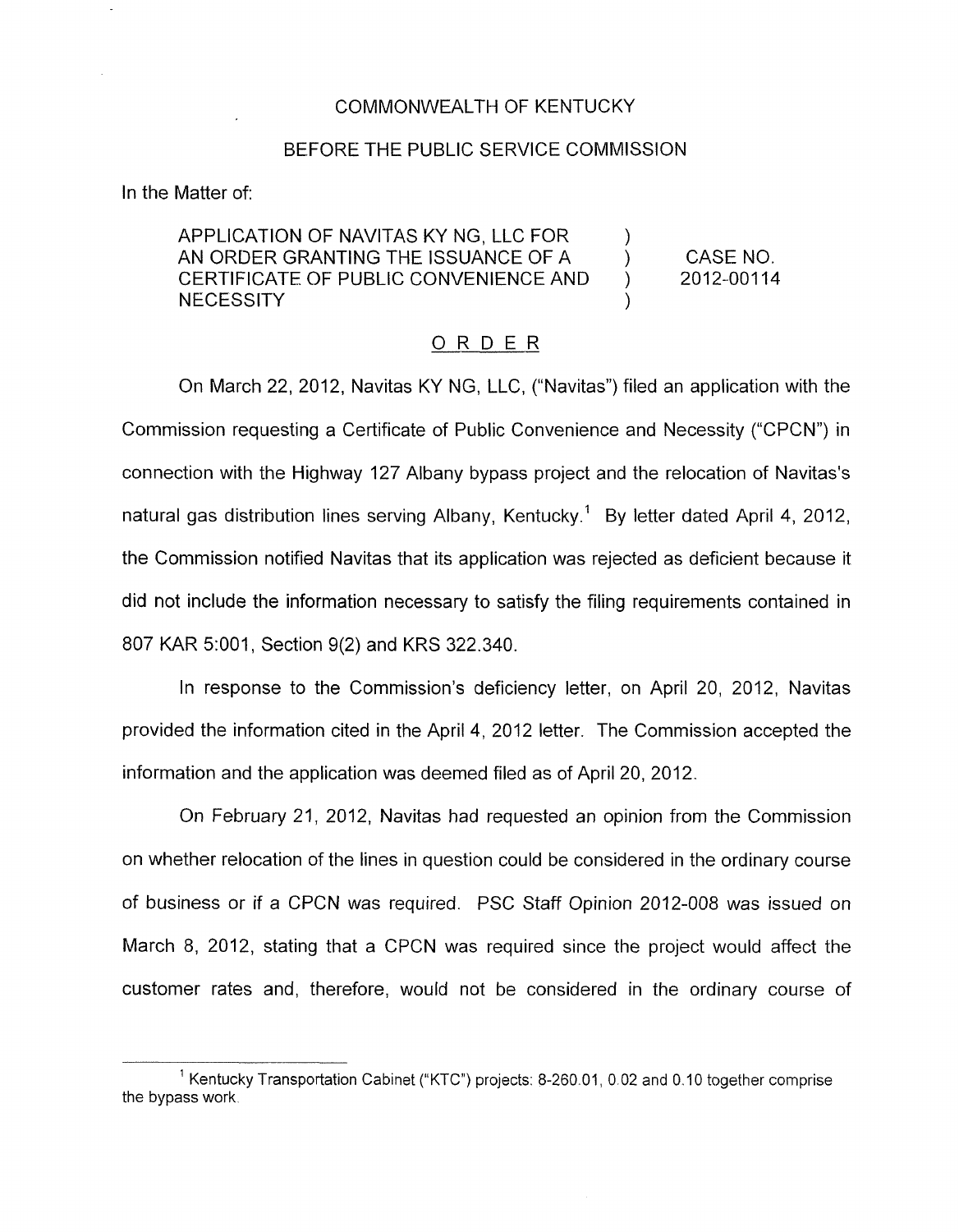business. The purpose of Navitas's application in this proceeding is to comply with this PSC Staff Opinion.

Navitas states that, in accordance with the regulations covering the relocation of natural gas distribution lines, the KTC is responsible for the cost of relocating facilities from private rights-of-way and Navitas is responsible for relocating facilities from public rights-of-way. According to the information provided by Navitas in its filing of April 20, 2012, the majority of its proposed construction consists of relocating the natural gas distribution lines from their existing location to a new alignment outside the new highway right-of-way. The new pipeline will be constructed in substantially the same manner as the existing pipeline and will consist of 2" to 6" polyethylene pipe. Navitas has provided maps showing the location and route of the proposed construction work. On February 16, 2012, according to Navitas, the project was competitively bid. It estimates it will be responsible for approximately \$60,000.00 of the total estimated cost of the project of \$437,000.00, and that the potential impact of this project per customer is approximately \$480.00 of net plant. Navitas states that it plans to finance the construction through continuing operations.

Based on the evidence of record and being otherwise sufficiently advised, the Commission finds that Navitas's request for a CPCN for the construction proposed herein should be approved and that, no later than 90 days after the completion of the project, Navitas should file with the Commission a statement of the actual costs of the construction. In the event that financing of this project is required, Navitas should apply to the Commission for approval of the financing pursuant to KRS 278.300 unless the term of the financing is less than that set out in KRS 278.300(8).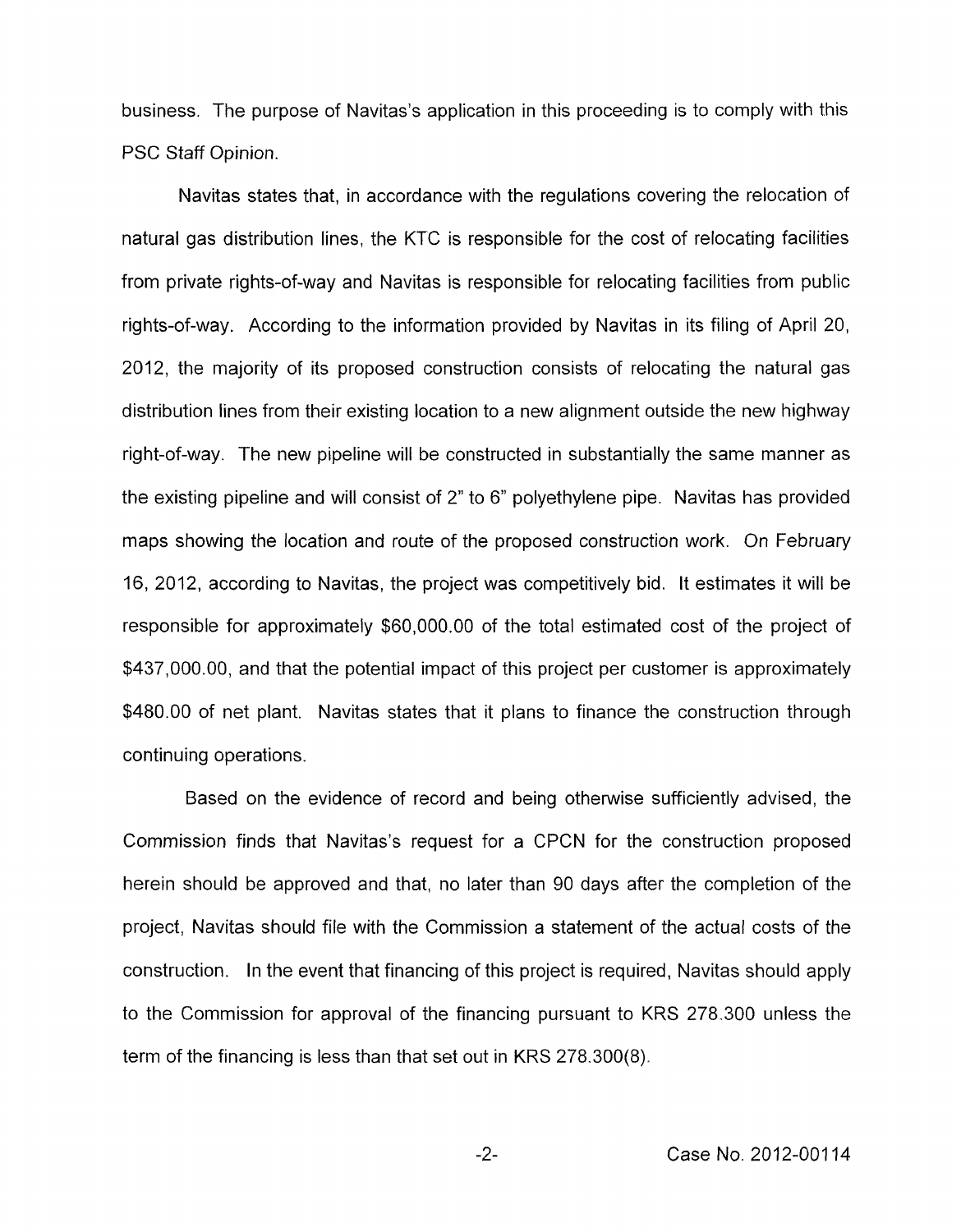IT IS THEREFORE ORDERED that:

1. Navitas is granted a CPCN for the construction project set forth in the plans and specifications of the record herein.

2. Navitas shall, no later than 90 days after completion of the project, file with the Commission a statement of the actual costs of the construction.

3. Navitas shall not incur any indebtedness associated with this project without applying to the Commission for approval pursuant to KRS 278.300 unless the term of the financing is less than that set out in KRS 278.300(8).

By the Commission



**ATTE** Director

Case No. 2012-00114